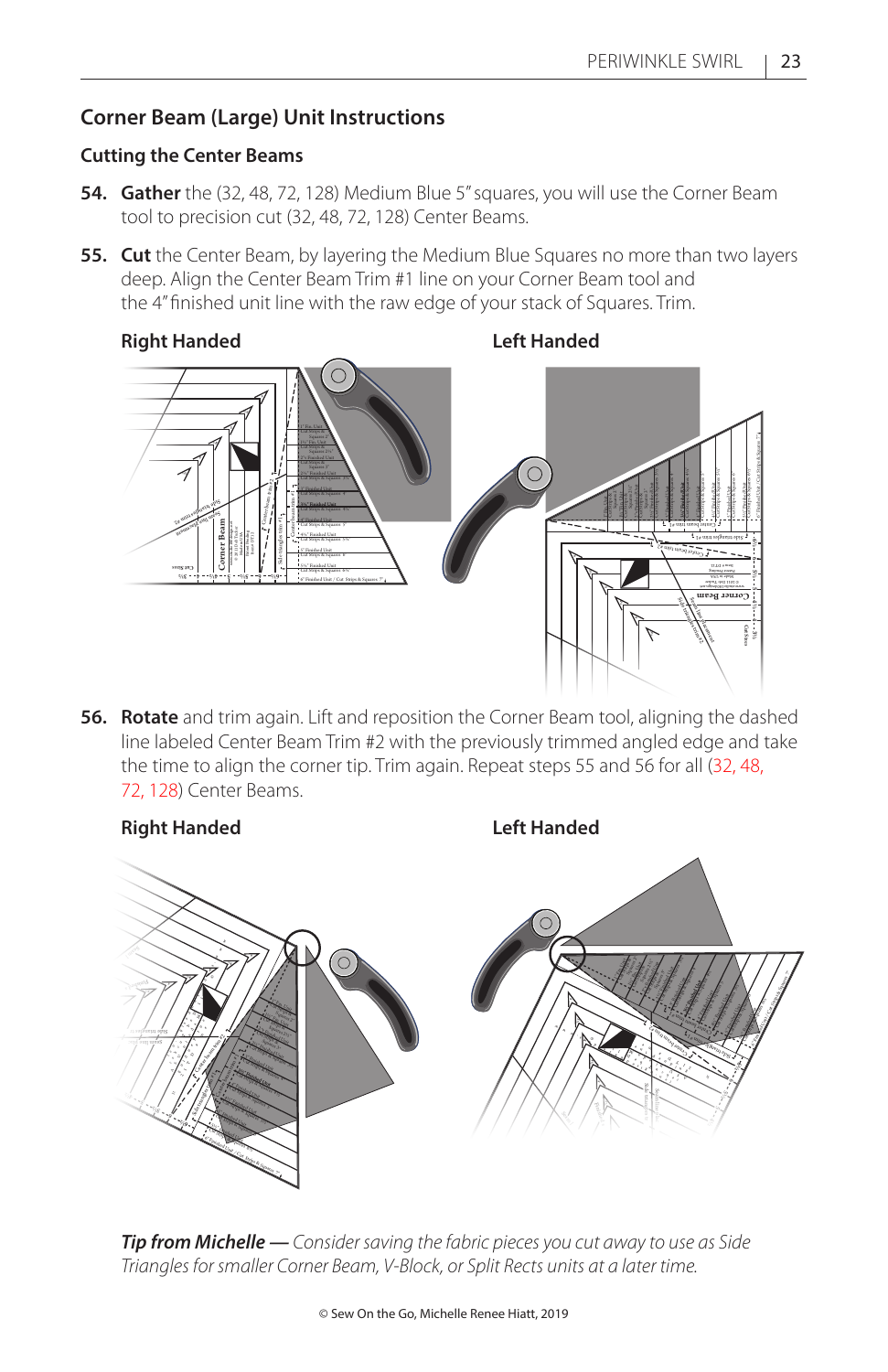#### **Cutting the Side Triangles**

- **57. Gather** the (3, 4, 6, 11) 5" Background strips. Fold each of the strips in half, placing wrong sides together on the cutting mat and trim off the selvage of each strip.
- **58. Position** the Side Triangles Trim #1 line on your strips, lining up the 4" finished unit line on the tool with the bottom raw edge of the strip. Trim.

**Right Handed Left Handed**



**59. Rotate** and trim again. Rotate the Corner Beam tool and position the Side Triangle Trim #2 line on the edge of the strip you just trimmed, making sure the bottom of your strip is lined up along the second trim line. Trim. Repeat until you have (32, 48, 72, 128) pairs of Side Triangles.



*Tip from Michelle — Consider separating the Side Triangles, as you go, placing them right sides up on a paper plate. This will help keep you organized and set up for success for the next step.*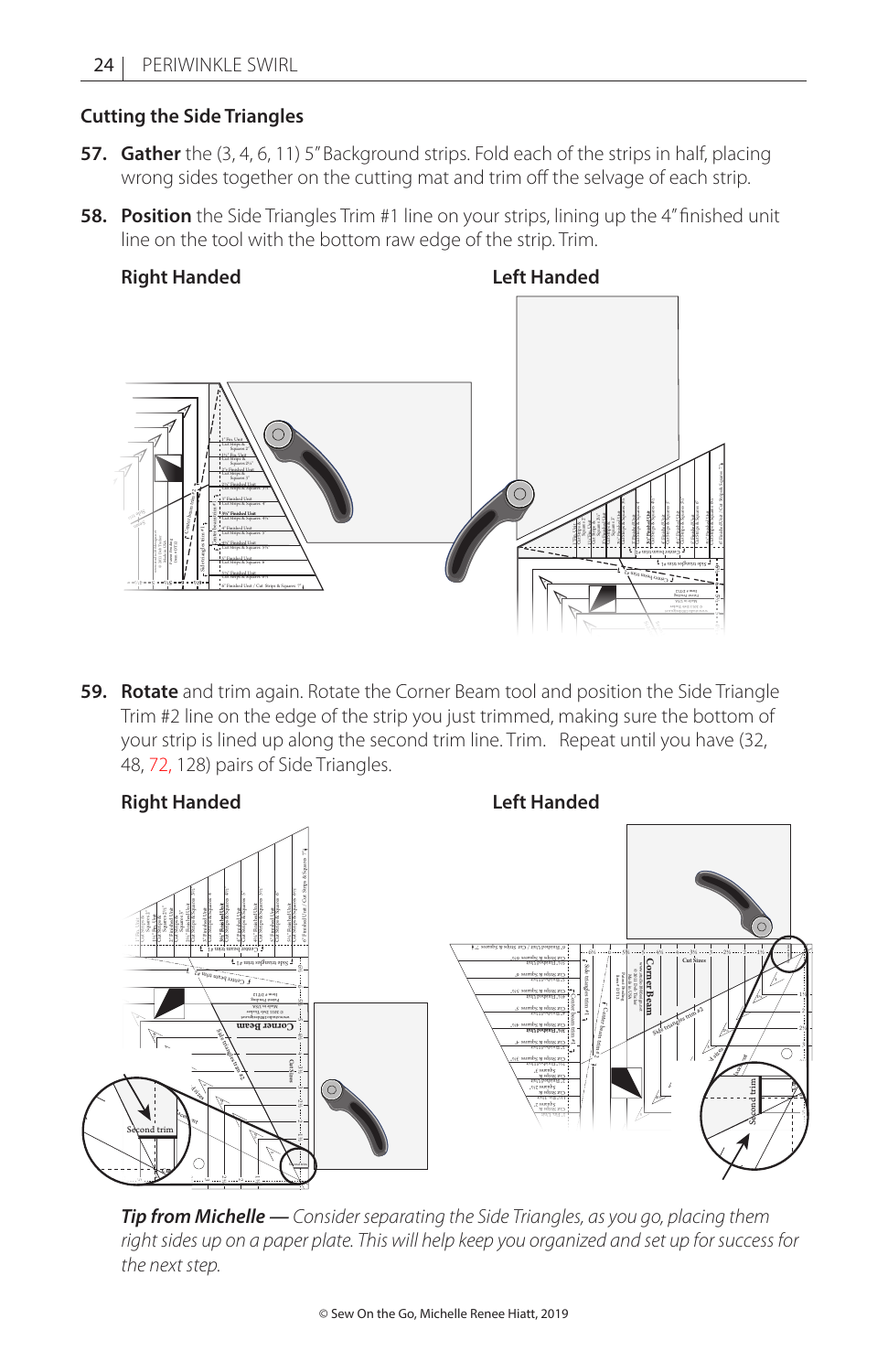**65. Rotate** your unit. Align the cleanup lines for the 4 ½" cut size with the cut edge and the V shaped guideline with the seam intersection. Trim.



**66.Repeat** for all (32, 48, 72 128) Corner Beam Units.

# **Assembling Small Diamond and Rectangle Sections**

- **67. Gather** the (24, 38, 60, 112) Small Diamond Rect units, and the (24, 38, 60, 112) Background Rectangles.
- **68. Sew** the Small Diamond Rects units to the Background Rectangles and press towards the Background Rectangles.



# **Constructing the Swirl Block**

**69. Gather** (16, 28, 48, 96) of the Small Diamond Rects and Rectangle Sections, along with (16, 28, 48, 96) Large Corner Beams, and (4, 7, 12, 24) Center Squares. You will make (4, 7, 12, 24) Swirl blocks. Save the remaining

Small Diamond Rects and Rectangle Sections and Large Corner Beam units for the Pieced Border.

**70. Layout** units to match the diagram.